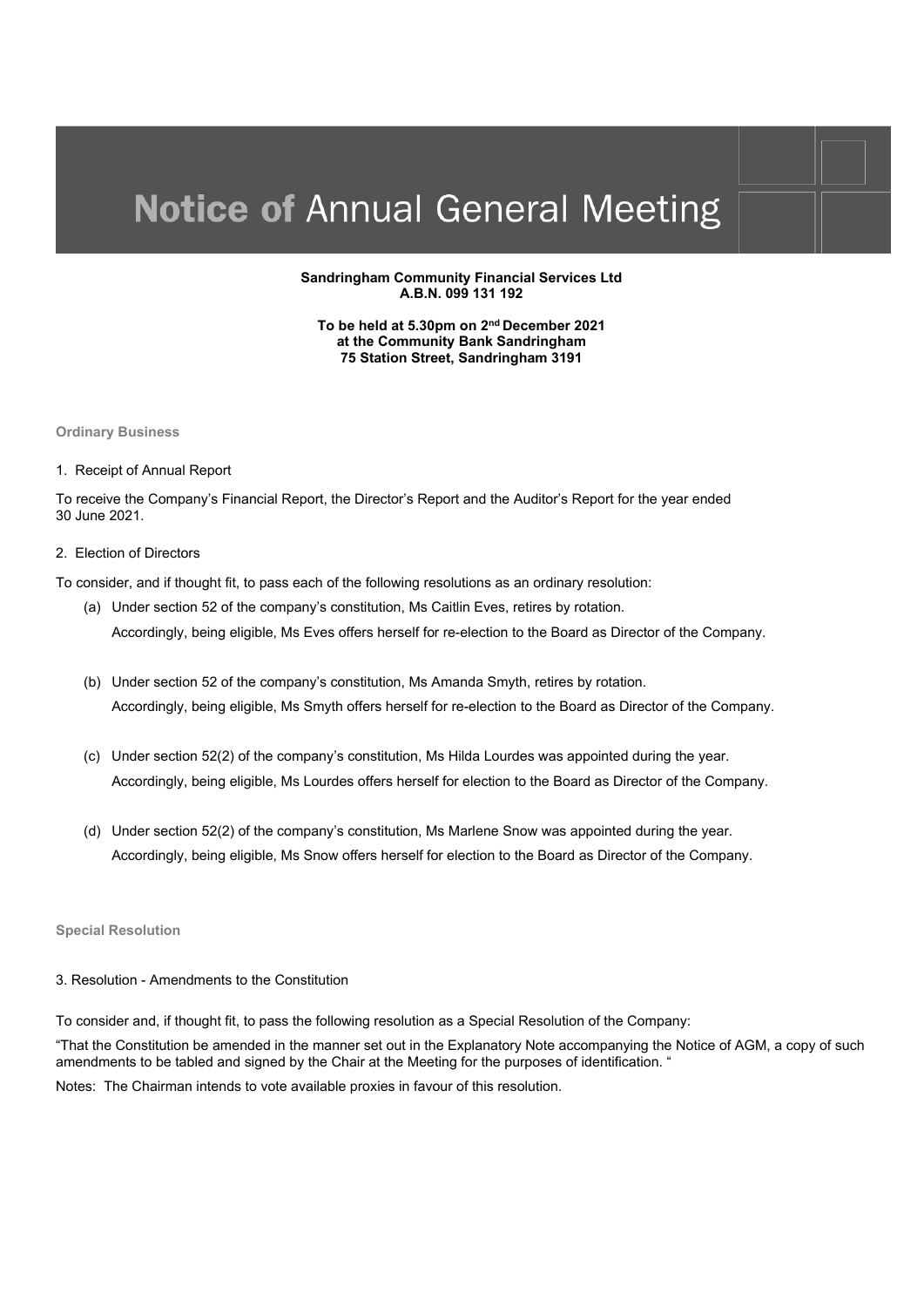**Attending the meeting** 

All shareholders may attend the Annual General Meeting.

*Joint holders:* In the case of joint shareholders, all holders may attend the Meeting. If only one holder attends (including by proxy), that shareholder may vote at the Meeting as if that holder were solely entitled to the shares. If more than one joint holder is present (including by proxy), the joint holder whose name appears first in the register may vote.

*Proxy:* If you are unable to attend the Meeting, you are entitled to appoint a proxy to attend and vote. See the attached Proxy Form for information on appointing a proxy.

*Corporate Shareholder:* A corporate shareholder may appoint one or more persons to act as its representative under section 250D of the Corporations Act, but only one representative may exercise the corporate shareholder's powers at any one time. The Company requires written evidence of a representative's appointment to be given to the Company before the meeting.

#### **Voting restrictions**

Key management personnel of the Company (and any closely related party of any such member) are excluded from voting on all resolutions that are directly or indirectly related to the remuneration of key management personnel and will not be able to vote your proxy on item 3 unless you direct them how to vote. If you intend to appoint the Chairman of the meeting as your proxy, you can direct him or her to vote by marking the Chairman's box on the proxy form (in which case the Chairman of the meeting will vote in favour of this item of business).

For the purposes of these voting restrictions:

- The 'key management personnel' for Sandringham Community Financial Services Ltd are those persons having authority and responsibility for planning, directing and controlling the activities of the company, either directly or indirectly, including any director (whether executive or otherwise) of that company.
- A 'closely related party' of a member of the key management personnel for Sandringham Community Financial Services Ltd includes a spouse or child, a child of the member's spouse, a dependent of the member or of the member's spouse, or anyone else who may be expected to influence the member (or be influenced by the member) in the member's dealings with the company.

#### **Voting rights**

Each shareholder is entitled to **one** vote.

For the purposes of voting at the Meeting, shares will be taken to be held by the persons who are registered as members as at 5.00pm on 29 November 2021.

By order of the Board

Marlene Snow

Company Secretary 20 October 2021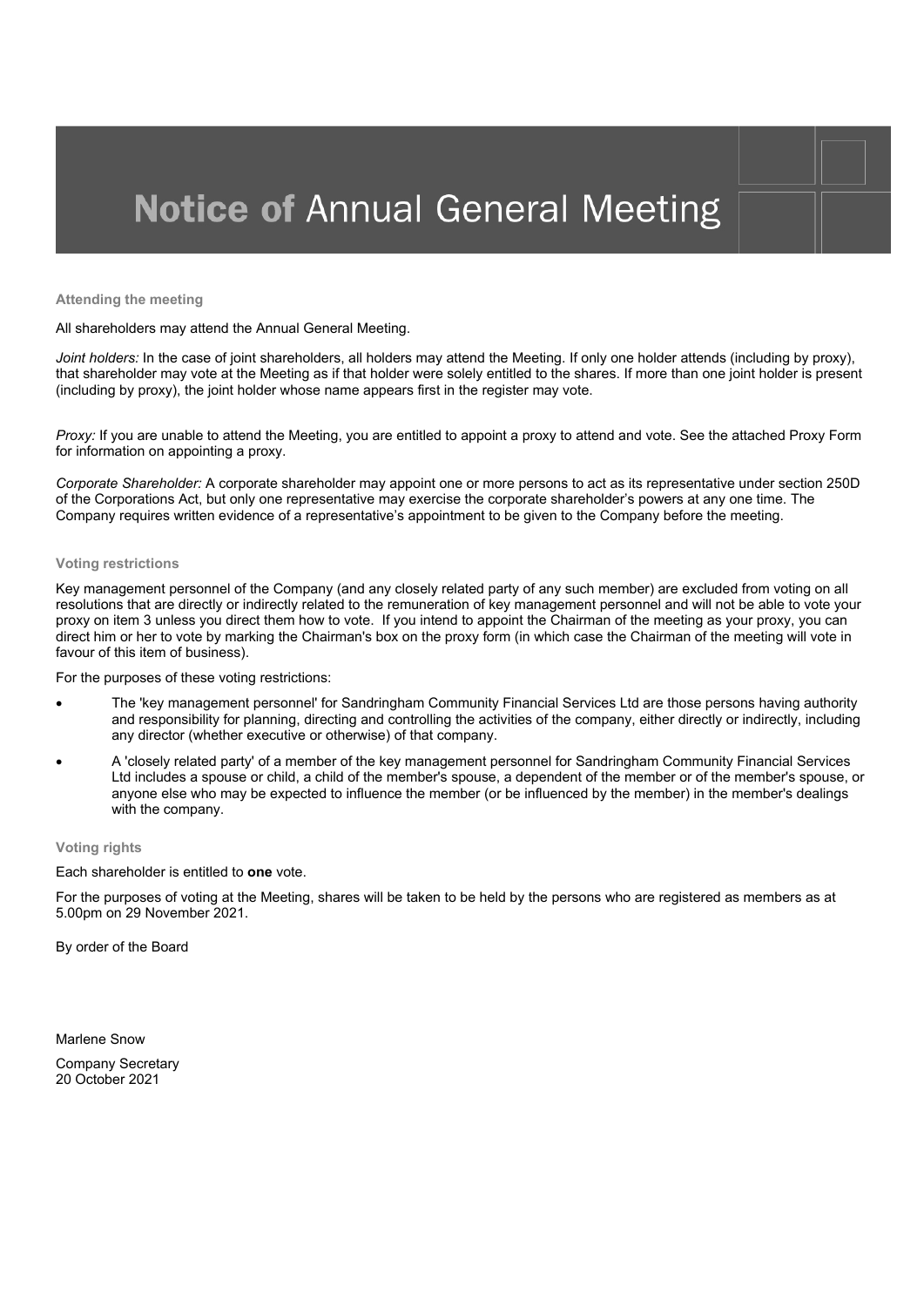#### **Explanatory Notes**

This information has been included to assist you in making an informed decision about the resolutions proposed at the meeting.

**Agenda item 2. Election of Directors** 

The following information is provided about candidates for election to the Board.

- (a) Under section 52 of the company's constitution, Ms Caitlin Eves, retires by rotation. Accordingly, being eligible, Ms Eves offers herself for re-election to the Board as Director of the Company.
- (b) Under section 52 of the company's constitution, Ms Amanda Smyth, retires by rotation. Accordingly, being eligible, Ms Smyth offers herself for re-election to the Board as Director of the Company.
- (c) Under section 52(2) of the company's constitution, Ms Hilda Lourdes was appointed during the year. Accordingly, being eligible, Ms Lourdes offers herself for election to the Board as Director of the Company.

Ms Lourdes joined the Board on 16 September 2021 is CFO with a Dairy Company and brings accounting and financial skills to the Board.

(d) Under section 52(2) of the company's constitution, Ms Marlene Snow was appointed during the year. Accordingly, being eligible, Ms Snow offers herself for election to the Board as Director of the Company.

Ms Snow joined the Board 16 September 2021 is a Relationship Manager with a large Financial Institution and brings business skills to the Board.

**Agenda item 3. Special Resolution - Amendments to the Constitution** 

#### *Background*

Since the Constitution was adopted in 2008, there have been a number of developments in law and Listing Rules, corporate governance principles and general corporate and commercial practice for public companies. The Board recommends that the Constitution be amended to take these developments into account.

A copy of the existing Constitution which has been marked up for the proposed amendments is available at bendigobank.com.au/Sandringham >> Investors & Shareholders. A clean copy containing adoption of the amendments is also available bendigobank.com.au/Sandringham >> Investors & Shareholders. Note that due to the removal of some Rules the numbering of Rules between these two documents differs slightly.

For this resolution to be passed as a Special Resolution, at least 75% of the votes cast by shareholders entitled to vote must be in favour of the Resolution, in accordance with the Corporations Act.

Independent legal opinion has been obtained and confirms that "by way of these changes, the Board's position is either clarified, tightened or simplified" with the Boards power being discretionary and not mandatory".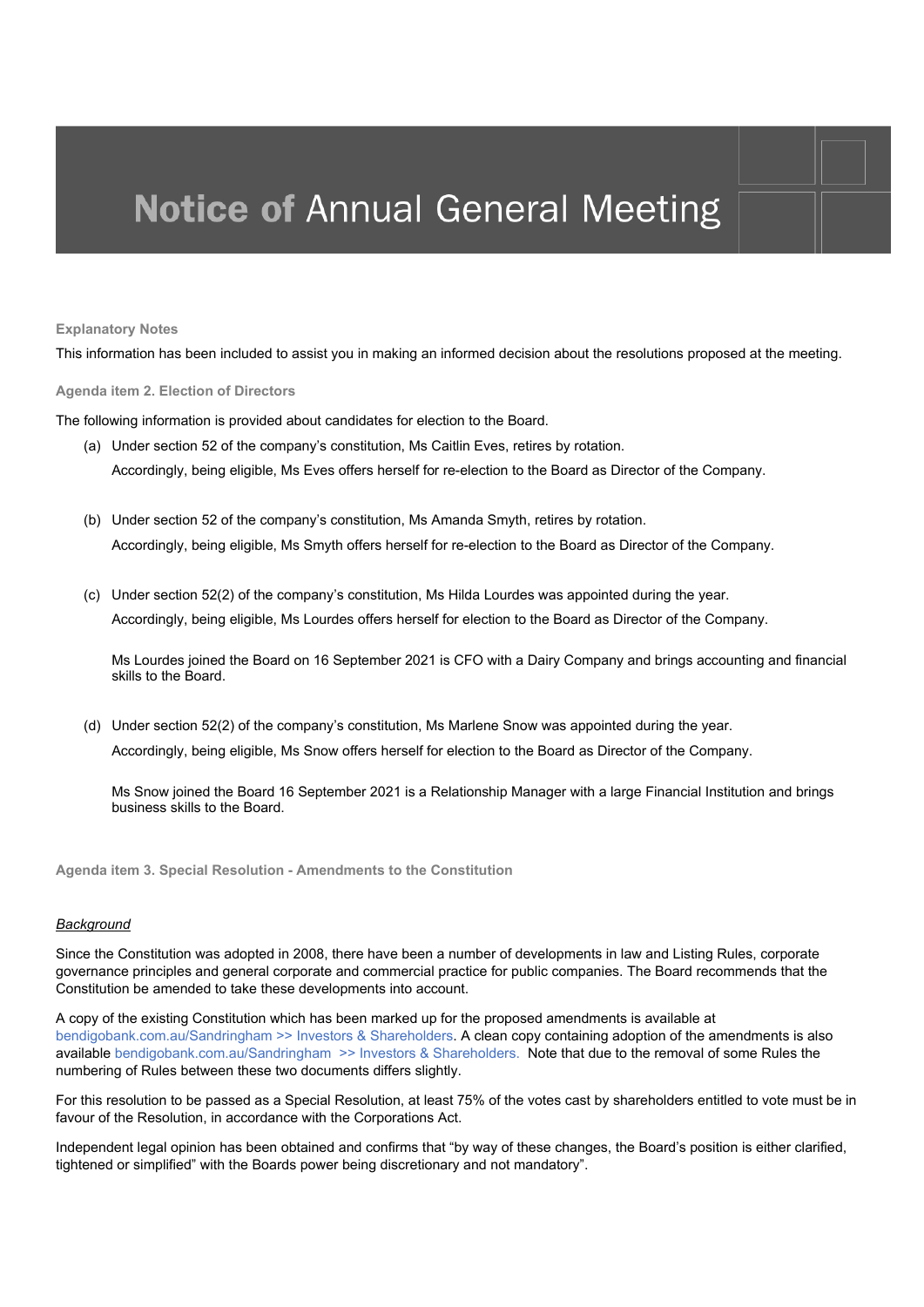#### *Summary of proposed changes*

A review of the Constitution has resulted in a number of amendments. These can be summarised as follows:

- 1. Updates to formatting, minor edits and clarification of some definitions.
- 2. Changes to reflect suggested improvements based on current best practice
- 3. Changes to reflect changes in law, and
- 4. Specific changes to Rule 9

These items are discussed in more detail below:

#### **1. Updates to formatting, minor edits and clarification of some definitions**

The following are examples of the minor edits, clarifications that have been made:

- Inclusion of Adelaide in the Bendigo and Adelaide Bank Ltd name,
- Definition of a Business Day
- Definition of a Managing Director
- Formatting of long paragraphs into dot points
- Capitalisation of some words eg Rule
- Alignment of page numbering and clause cross referencing

Shareholders are directed to the links provided above in 'Background' for detailed changes in marked up version of the constitution.

#### 2. **Changes to reflect suggested improvements based on current best practice**

| <b>Subject Matter</b>                    | <b>Reference in Marked up</b><br><b>Version of Constitution</b> | Comments                                                                                                                                                                                                                                                                                                                                                                             |
|------------------------------------------|-----------------------------------------------------------------|--------------------------------------------------------------------------------------------------------------------------------------------------------------------------------------------------------------------------------------------------------------------------------------------------------------------------------------------------------------------------------------|
| Calls                                    | Rule 14                                                         | The amendment clarifies the power of the Board to accept<br>monies unpaid from shareholders shares as either a loan<br>repayable or as a payment in advance of calls. Interest can be<br>paid at the board's discretion.                                                                                                                                                             |
| Interest on the late<br>payment of calls | Rule 15                                                         | Costs and expenses incurred by the bank in getting the call are<br>now claimable at the discretion of the Board                                                                                                                                                                                                                                                                      |
| <b>Consequences of</b><br>forfeiture     | <b>Rules 20-22</b>                                              | These are new paragraphs affecting the rights of shareholders<br>who have forfeited their shares. The rights and privileges of<br>being a shareholder are removed and if the bank owes the<br>shareholder any monies, that debt can be off-set against any<br>debt the shareholder owes the bank. The bank can also refuse<br>to register any transfer of shares by the shareholder. |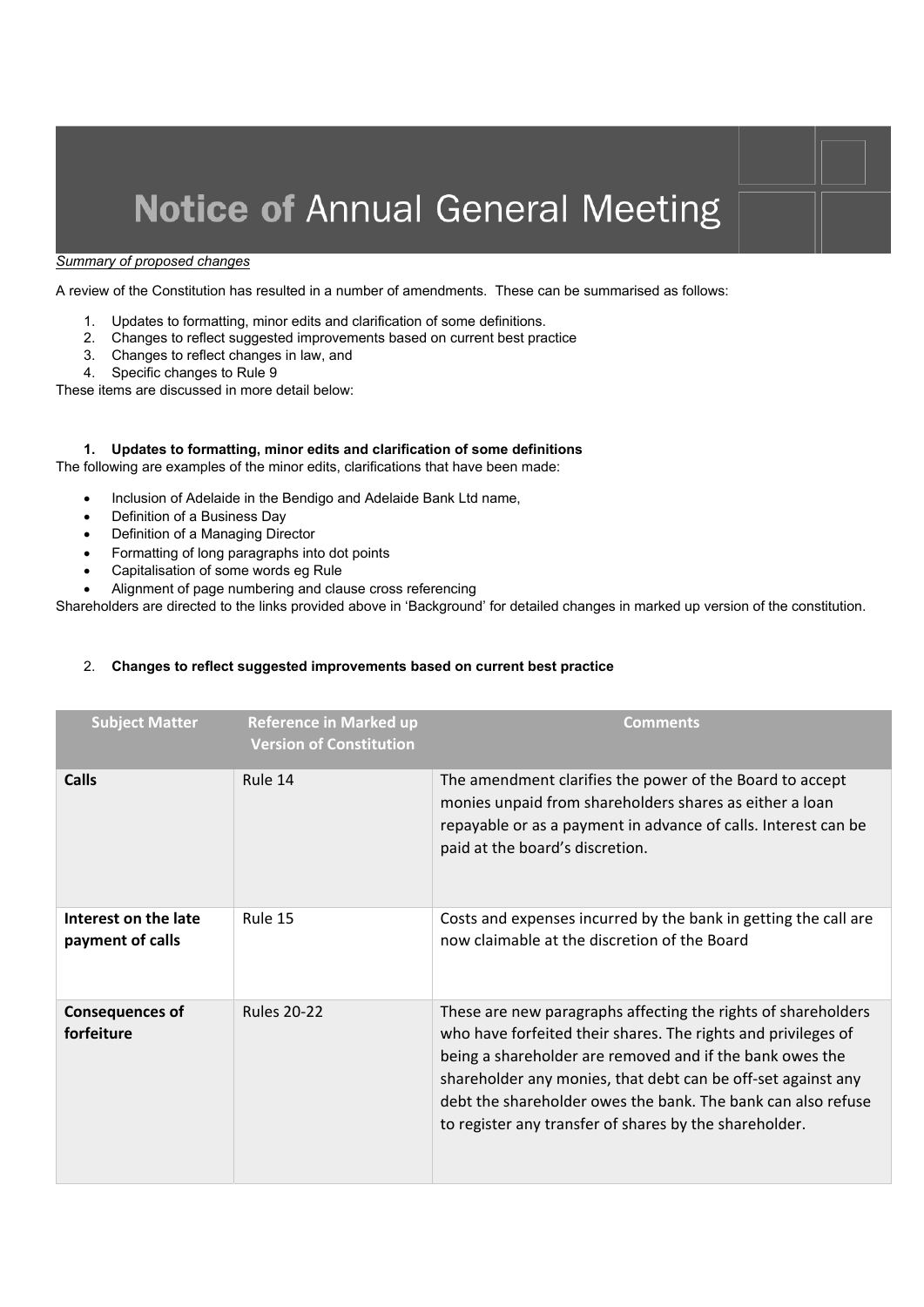### **2. Changes to reflect suggested improvements based on current best practice (continued)**

| <b>Subject Matter</b>                         | <b>Reference in Marked up</b><br><b>Version of Constitution</b> | <b>Comments</b>                                                                                                                                                                                                                                                |
|-----------------------------------------------|-----------------------------------------------------------------|----------------------------------------------------------------------------------------------------------------------------------------------------------------------------------------------------------------------------------------------------------------|
| <b>Notice of forfeiture</b>                   | Rule 23                                                         | this amendment simplifies the bank's responsibility to notify<br>the shareholder when a share has been forfeited.                                                                                                                                              |
| <b>Reissue of forfeited</b><br>shares         | Rule 24                                                         | This amendment enables the Board to re-issue forfeited shares<br>where previously only selling and 'otherwise disposing' was<br>permitted.                                                                                                                     |
| Payments by the<br>company                    | Rule 28                                                         | The amendments clarify the board's power to make payments<br>in relation to holdings by shareholders. They stem from the<br>inclusion of new paragraphs in Rules 20, 21 and 22. The<br>changes remove superfluous and add necessary words for their<br>affect. |
| <b>Refusal to register</b>                    | Rule 30                                                         | The decision of the Board not to register transfer of shares is<br>clarified to be clearly final. Notice of the decision need not be<br>given.                                                                                                                 |
| Voting on show of<br>hands                    | Rule 45                                                         | Clarifying that the Chair's power to call a vote is final and is not<br>subject to a count being recorded. Previously this Rule was<br>silent on this recording of votes.                                                                                      |
| <b>Proxies</b>                                | Rule 51                                                         | This paragraph has been extensively expanded to allow the<br>board to efficiently deal with incomplete or improperly<br>completed proxy votes. The Board can attempt to obtain<br>clarification of the vote, but is not obliged to.                            |
| Directors who are<br>employees of the<br>bank | Rule 66                                                         | Amendment to allow the Board to keep such people until the<br>next AGM rather than them losing that role on ceasing to be<br>employed by the bank.                                                                                                             |
| <b>Resolution in writing</b>                  | Rule 77                                                         | Resolutions of the Board can now be valid without a meeting<br>by being assented to in counterpart by various Directors.                                                                                                                                       |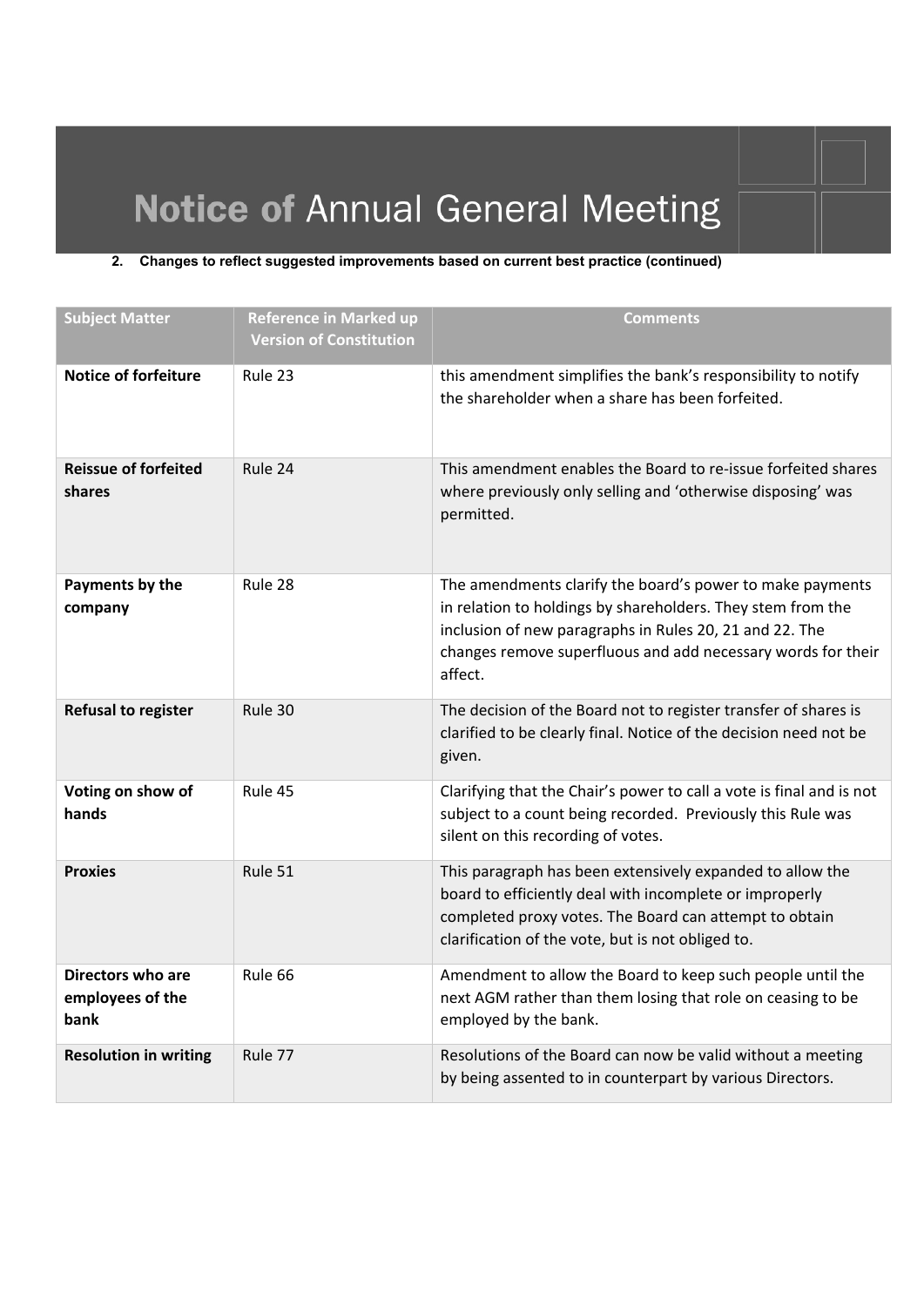### **2. Changes to reflect suggested improvements based on current best practice (continued)**

| <b>Subject Matter</b>                                                                                                   | <b>Reference in Marked up</b><br><b>Version of Constitution</b> | <b>Comments</b>                                                                                                                                                                                                                                                                                                                                                                                                                                                                                                                                                                                                                                                                         |
|-------------------------------------------------------------------------------------------------------------------------|-----------------------------------------------------------------|-----------------------------------------------------------------------------------------------------------------------------------------------------------------------------------------------------------------------------------------------------------------------------------------------------------------------------------------------------------------------------------------------------------------------------------------------------------------------------------------------------------------------------------------------------------------------------------------------------------------------------------------------------------------------------------------|
| Dividends - payment<br>from reserves,<br>determination or<br>declaration, and<br>distribution otherwise<br>than in cash | Rule 85, 86, 88 and 92                                          | Rule 85 - The Board can now set aside reserve funds before<br>paying a dividend.<br>Rule 86 - This amendment allows the Board to now determine<br>as well as just previously declare a dividend. It means the Board<br>states the amount and manner of the dividend. As a<br>consequence, the old paragraph 82 is deleted and a new<br>paragraph 88 is added.<br>Rule 88 – This substitution clarifies the mechanisms the Board<br>has at its disposal for paying dividends and or reducing capital.<br>Rule 92 – previous Rule 85 (retention of dividends) removed<br>and 92 added to allow set-off between the bank and<br>shareholders' debts (eg calls) in favour of the bank only. |

### **3. Changes to reflect changes in law**

| <b>Subject Matter</b>   | <b>Reference in Marked up</b><br><b>Version of Constitution</b> | <b>Comments</b>                                                                                                                                                                                                                                                                                                                                                     |
|-------------------------|-----------------------------------------------------------------|---------------------------------------------------------------------------------------------------------------------------------------------------------------------------------------------------------------------------------------------------------------------------------------------------------------------------------------------------------------------|
| <b>Liens or Charges</b> | Former Rules 23-25                                              | References to the Company's ability to take out a lien or charge<br>over shares of a shareholder have been deleted throughout the<br>constitution on the basis that these provisions may contravene<br>s259Bof the Corporations Act (the provision which provides<br>that a company must not take security over shares in itself or a<br>company that it controls). |
| <b>Winding Up</b>       | Former Rule 94 (now Rule<br>101)                                | The Rule has been simplified on the basis that a company and<br>its members now generally rely on Section 501 of the<br>Corporations Act, such that any surplus on a winding up will be<br>distributed among the members according to their rights and<br>interests.                                                                                                |